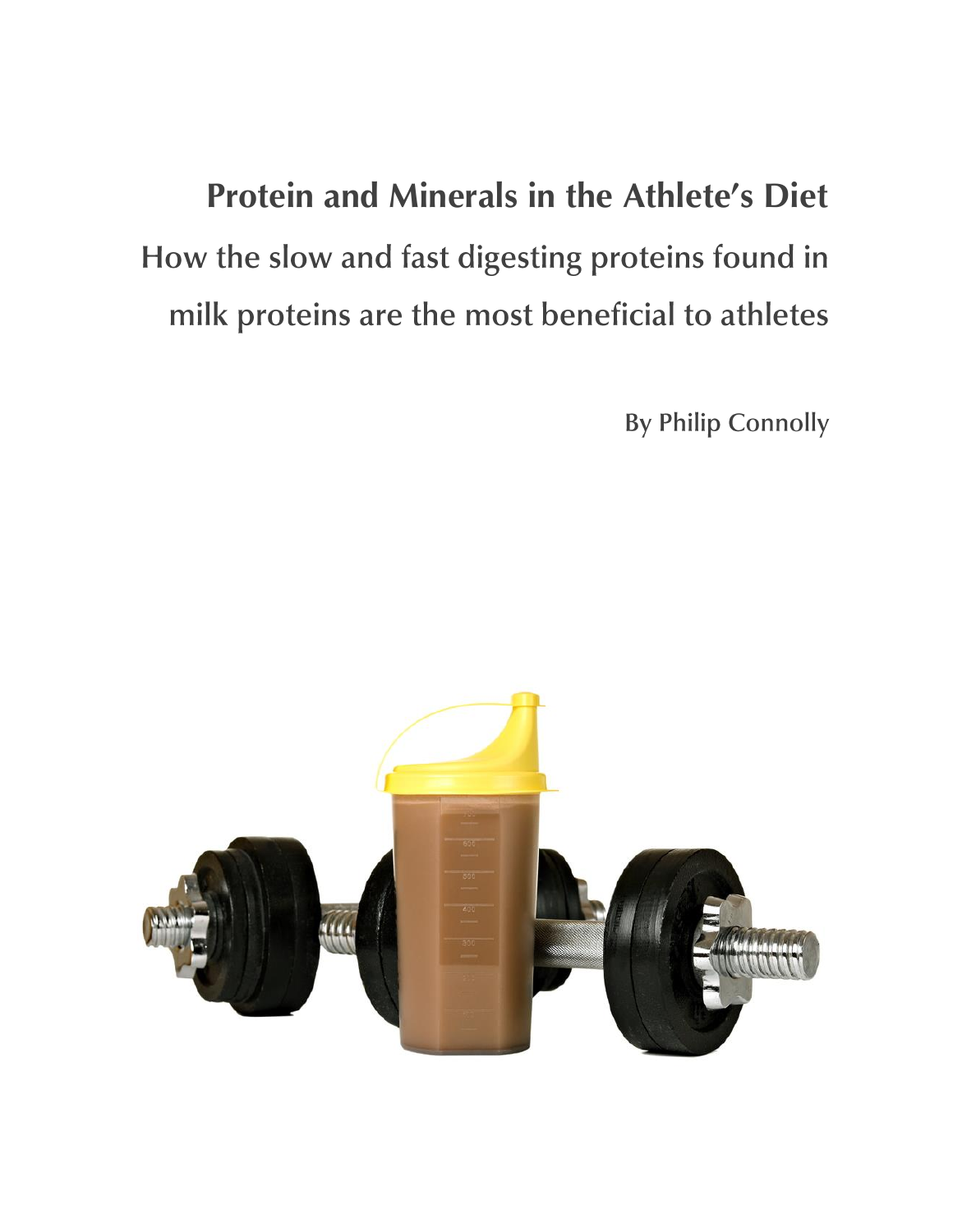# **Protein and Minerals in the Athlete's Diet**

## *By Philip Connolly*

and exercise. While consistent training will help an athlete improve muscle mass and performance,<br>attention to putrition is also critical to success. If an athlete does not consume enough protein to The goal of every serious athlete is to develop stronger, more enduring muscle tissue through training attention to nutrition is also critical to success. If an athlete does not consume enough protein to stimulate and feed protein synthesis for muscle repair and growth, athletic performance will progress slowly and minimally, no matter how much the athlete trains.

#### **Purpose of Exercise**

Think of exercise as a messenger, delivering a message to the body that the muscle needs to be stronger. Exercise causes damage to worked muscle tissue in the form of micro tears and muscle fiber breakdown. After exercise, the body works to repair the damage to the muscle tissue, making the muscle a little bit stronger than it was before, to avoid damaging the muscle the next time it is exercised. When the cycle is completed time and time again, stronger muscles result. However, muscle tissue repair cannot proceed unless sufficient amino acids are present in the blood and tissues to feed the muscle-building mechanism. Proper protein nutrition is essential for a hard training athlete.

### **Protein in the Diet**

Muscle growth can only occur if muscle protein synthesis exceeds muscle protein breakdown. While exercise alone has an anabolic effect by causing an increase in body protein synthesis, in the absence of supplemental protein intake, the overall balance between synthesis and breakdown will remain negative. Numerous studies have shown that optimum muscle growth occurs when the body has an abundance of amino acid building blocks available for synthesis of muscle tissue. To ensure the availability of sufficient amino acids, it is necessary for an athlete to consume enough protein to maintain a positive protein balance throughout the day. For hard training, elite athletes, consuming enough high quality protein through normal meals is difficult, if not impossible. Most experts agree that a hard training athlete requires 1.2 to 2.0 grams of protein every day per Kg of body weight in order to maintain a positive nitrogen balance for repair of muscle tissue damage from training, and to increase muscle tissue strength and size (*International Journal of Sport Nutrition*, 1991; 1:127-145; *Sports Medicine*, 1991; 12:313-323, *Journal of Sports Sciences*, 2004; 22:65-79). For a 200 pound athlete, that means consuming 110 to 180 grams of protein every day to maintain a positive nitrogen balance. This is difficult to accomplish eating normal meals. Therefore, these athletes need to enhance their daily meals with high protein supplements. In order to achieve maximum muscle tissue anabolism, the protein sources should be of high quality and proven to stimulate protein synthesis after consumption, while providing the amino acids necessary for sustaining protein synthesis for a prolonged period of time.

#### **Fast Digesting Protein Versus Slow Digesting Protein**

In 1991 Bounous and Gold published the results of their study (*Clinical & Investigative Medicine*, 1991; 14:4:296-309) in which they found that rats fed a laboratory manufactured, highly soluble, undenatured whey protein exhibited higher levels of humoral immune response and higher levels of tissue glutathione than when they consumed other, commercially available whey proteins, or the control for the experiment, casein. The authors concluded that the undenatured conformation of the molecules was a crucial factor in determining the biological activity of dietary whey protein. The paper was widely quoted by many sports nutrition companies, all of whom were marketing conventional whey protein powders, in spite of the telling fact that the study showed a significant difference in biological activity between the laboratory manufactured, undenatured whey protein and commercially available whey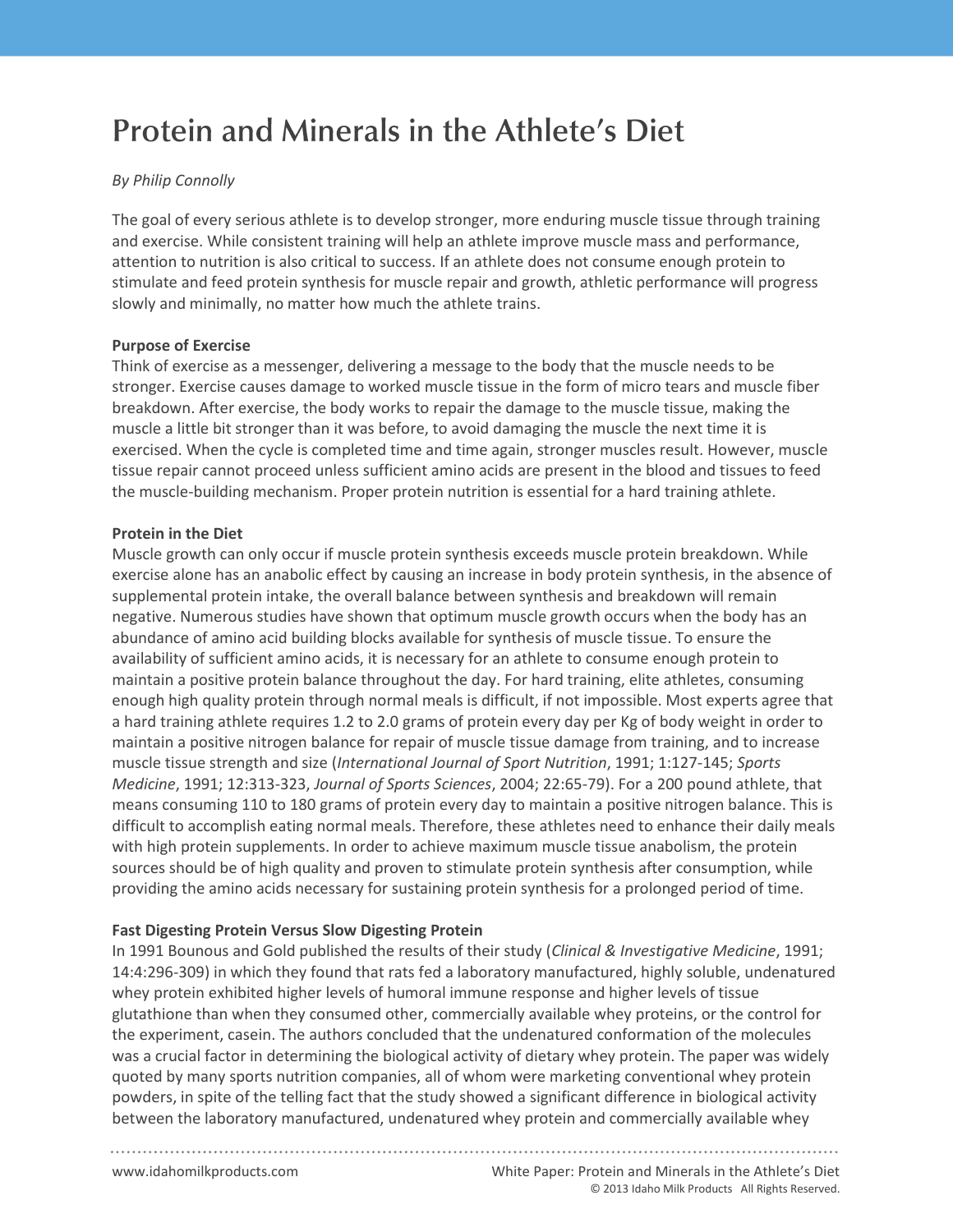proteins manufactured from cheese whey. The Bounous and Gold paper helped whey protein to become the gold standard for sports nutrition protein supplement and demand for whey protein increased exponentially throughout the decade.

consumption (*Proceedings of the National Academy of Sciences USA*, December 1997; 94:14930-14935). Then, in 1997, a group of researchers focused on fast digesting protein (whey proteins) and slow digesting protein (casein) to compare the metabolic fate of each protein's amino acids after In order to accomplish the comparison, the authors first had to find a way to follow the amino acids of each protein throughout the body after ingestion. They were able to devise a method for producing large quantities of milk proteins intrinsically labeled with [<sup>13</sup>C] leucine (*Journal of Nutrition*, 1995; 125(1):92-98). As most people involved in sports nutrition now understand, leucine is one of the most important amino acids for stimulating muscle protein synthesis (*The Journal of Nutrition*, 2006 (supplement); *American Journal of Clinical Nutrition*, 2011; 94:809-818).

By following the  $[13C]$ leucine throughout the body, the study authors were able to determine speed of absorption of amino acids after ingestion, the effect on postprandial protein synthesis, and effect on protein breakdown and deposition in the body. Both the whey proteins and the casein used in the study were in their natural, undenatured form. The authors purified the casein and whey proteins from skim milk via filtration techniques to yield truly undenatured, fully biologically active, native whey protein and casein in the micelle structure as it is naturally found in milk. The authors selected sixteen young and healthy males aged 24 +/- 4 years and with Body Mass Index (BMI) of 21.0 +/- 1.8 Kg/m<sup>2</sup>. The subjects maintained their usual level of physical activity throughout the study. Each subject was fed 30 grams of either micellar casein or native whey protein in one dose and the  $[13C]$ leucine was followed through the blood and into tissues for 7 hours after consumption. Results of the study showed that ingestion of native whey proteins induced "a dramatic but short increase of plasma amino acids," while ingestion of casein "induced a prolonged plateau of hyperaminoacidemia" (elevated serum amino acid levels). In addition, protein synthesis was strongly stimulated after ingestion of whey protein and to a lesser extent with the casein meal. Of great interest were the other two findings from the study:

1.) The casein meal inhibited whole body protein breakdown (muscle breakdown included), while the whey proteins had no effect on whole body protein breakdown.

2.) Whole body leucine oxidation over a 7 hour period after ingestion was significantly lower with the casein meal than with the whey protein meal. Therefore, net leucine balance over the 7 hour period after the meal was more positive with casein than with whey protein.

The authors concluded that the two types of proteins "have different metabolic fates and uses. After whey protein ingestion, the plasma appearance of dietary amino acids is fast, high, and transient. This amino acid pattern is associated with an increased protein synthesis and oxidation, and no change in protein breakdown. By contrast, the plasma appearance of dietary amino acids after a casein meal is slower, lower, and prolonged with a different whole body metabolic response. Protein synthesis slightly increases, oxidation is moderately stimulated, but protein breakdown is markedly inhibited. The latter metabolic profile results in a better leucine balance." The authors postulated that casein inhibited protein breakdown while whey protein had no effect on protein breakdown, because of the prolonged period of elevated amino acids in the blood after ingestion of casein. They concluded that the evidence suggested that "a prolonged enough time of hyperaminoacidemia (elevated serum amino acids) would be needed to obtain a significant protein breakdown inhibition". The inhibition of whole body protein breakdown resulted in better leucine retention in the body.

www.idahomilkproducts.com White Paper: Protein and Minerals in the Athlete's Diet

© 2013 Idaho Milk Products All Rights Reserved.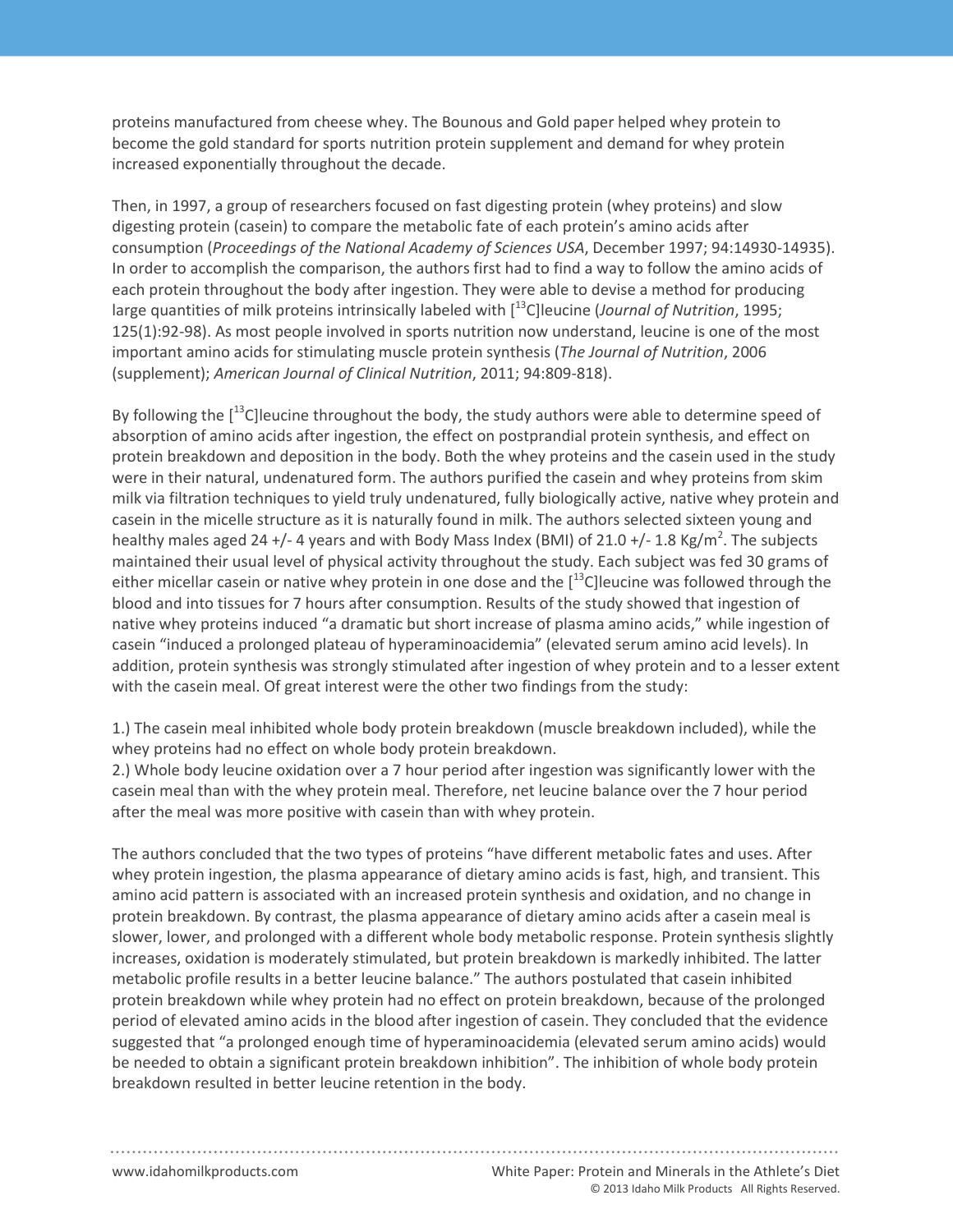After it was published, the paper created chaos in the sports nutrition industry. Proponents and opponents of the story seemed to miss the point, or ignore the findings that both native whey proteins and casein in its micellar structure serve critical and complementary functions in an athlete's body.

Other studies were performed to validate or invalidate the findings of the 1997 study. Subsequent Whey protein marketers tried to find fault with the study rather than focusing on the findings of the study that showed whey proteins to have beneficial anabolic function (stimulation of protein synthesis). studies confirmed the findings of the original study (*American Journal of Physiology-Endocrinology and Metabolism*, 2001; 280:E340-E348; *American Journal of Clinical Nutrition*, 2006; 84(5): 1070-1079). These studies also concluded that whey proteins significantly stimulated protein synthesis while casein, in its micellar structure, inhibited protein breakdown and resulted in a better post-consumption utilization of dietary nitrogen (protein) and leucine.

Subsequent studies have shown that a 2X increase in plasma amino acids above baseline levels is required before protein synthesis is stimulated after protein ingestion (*Journal of Clinical Investigation*, 1987; 80:1784-1793; *Diabetes*, 1996; 45:393-399; *Journal of Clinical Investigation*, 1987; 79:1062-1069). A slow digesting protein, such as micellar casein, may not digest fast enough to result in a twofold increase in plasma amino acids and, therefore, may not effectively stimulate protein synthesis if ingested by itself. In contrast, a fast digesting whey protein will release amino acids rapidly, resulting in a significant increase in plasma amino acids and thus, strongly stimulate protein synthesis. The serum amino acids from whey protein, however, also disappear quickly and protein synthesis cannot continue without elevated serum amino acids. Whey proteins stimulate protein synthesis after ingestion, while micellar casein releases elevated serum amino acids for prolonged periods of time after ingestion, thereby allowing protein synthesis to continue for prolonged periods of time.

#### **The Case for Milk Protein Concentrate**

Consuming whey proteins and micellar casein together can provide the maximum benefit for an athlete's body by stimulating protein synthesis over a prolonged period of time for maximum repair and growth of muscle tissue.

Milk Protein Concentrate (MPC) contains both the casein and whey protein fractions of skim milk that have been concentrated and purified from skim milk via filtration techniques. Just as in the groundbreaking 1997 study, the casein in MPC is in its micellar structure (micellar casein) and the native whey proteins in MPC are in their natural, undenatured structure (native whey proteins).

#### **Additional Nutrients in Milk Protein Concentrate – Chelated Minerals**

It is widely known that milk provides large amounts of calcium and phosphorous. However, not everyone is aware that the bulk of milk calcium and phosphorous are found in the casein micelle structure with a high percentage of the calcium and phosphorous being complexed with the casein. Other milk minerals, such as potassium, zinc, and magnesium can also be found in the casein micelle bound (chelated) to the casein. Athletes need to be concerned about dietary minerals just as much as protein, because the body cannot continue to increase muscle mass without also increasing bone mass to support the muscle mass. The human skeletal system is composed mainly of hydroxyapatite, a calcium phosphorous complex. Bones are manufactured from hydroxyapatite. As muscles contract, such as during exercise, they place a strain on bones. The strain causes the body to strengthen the bones, resulting in an increase in bone mass/density. MPC can provide large amounts of calcium and phosphorous for the body to synthesize bone material for strengthening of bones so that they can support stronger muscles.

www.idahomilkproducts.com White Paper: Protein and Minerals in the Athlete's Diet © 2013 Idaho Milk Products All Rights Reserved.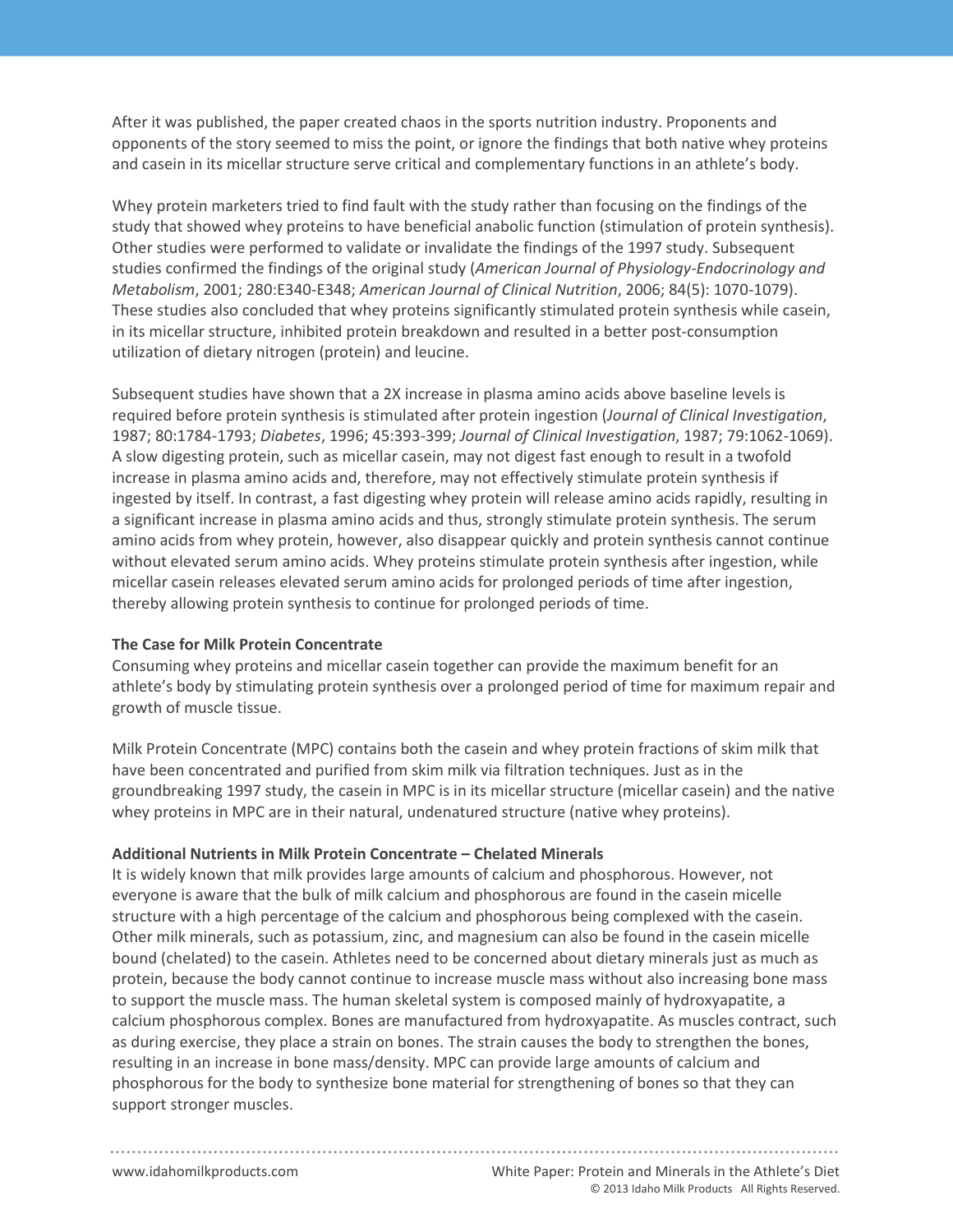Ashmead), making them more bioavailable for use in metabolic processes. The majority of minerals In addition, studies have shown that zinc and magnesium, alone or together, can play anabolic roles in hard training athletes by stimulating production of growth hormone and testosterone (*Exercise Immunology Review*, 1998; 4:2-21; *Annals of Nutrition and Metabolism*, 1998; 42: 274-282; *Journal of Exercise Physiology*, 2000; 3 (4): 26-36; *International Journal of Sports Nutrition*, 1999; 9:125-135; *Cardiovascular Drugs Therapy,* 1998; 12:197-202). Minerals that are bound to amino acids are more readily absorbed through the intestinal lining into the blood (*Chelated Mineral Nutrition* by DeWayne found in MPC are directly bound to amino acids on the caseins in the micelle and are easily absorbed into the blood for use by the body.

#### **Conclusion:**

Building muscle is essential for every serious athlete. In addition to the proper physical training, daily intake of high quality protein is a requirement. Studies have shown that the proteins found in Milk Protein Concentrate are most beneficial to athletes. The fast digesting, natural, undenatured whey proteins strongly stimulate whole body and muscle protein synthesis, while slow digesting micellar casein continues to release amino acids into the blood for hours after ingestion. The result is prolonged muscle protein synthesis, inhibition of whole body protein breakdown, and overall better utilization of dietary protein. In addition, the chelated minerals in MPC can help to build a stronger skeletal structure and stimulate production of anabolic hormones.

#### *About the Author:*

*Owner and President of Commercial Proteins, Philip Connolly is a leading expert in protein development, manufacture, and marketing of milk and vegetable proteins to the food, nutraceutical, and pharmaceutical industries. Mr. Connolly has more than 35 years' experience in development and application of proteins including; over 20 U.S. and Worldwide Patents covering protein manufacture and applications, 13+ years in R&D for the manufacture and application of proteins in food, 3 years as Senior Research Scientist for the New Zealand Dairy Board, and numerous formulations for sports nutrition companies, including EAS and Weider Nutrition.*